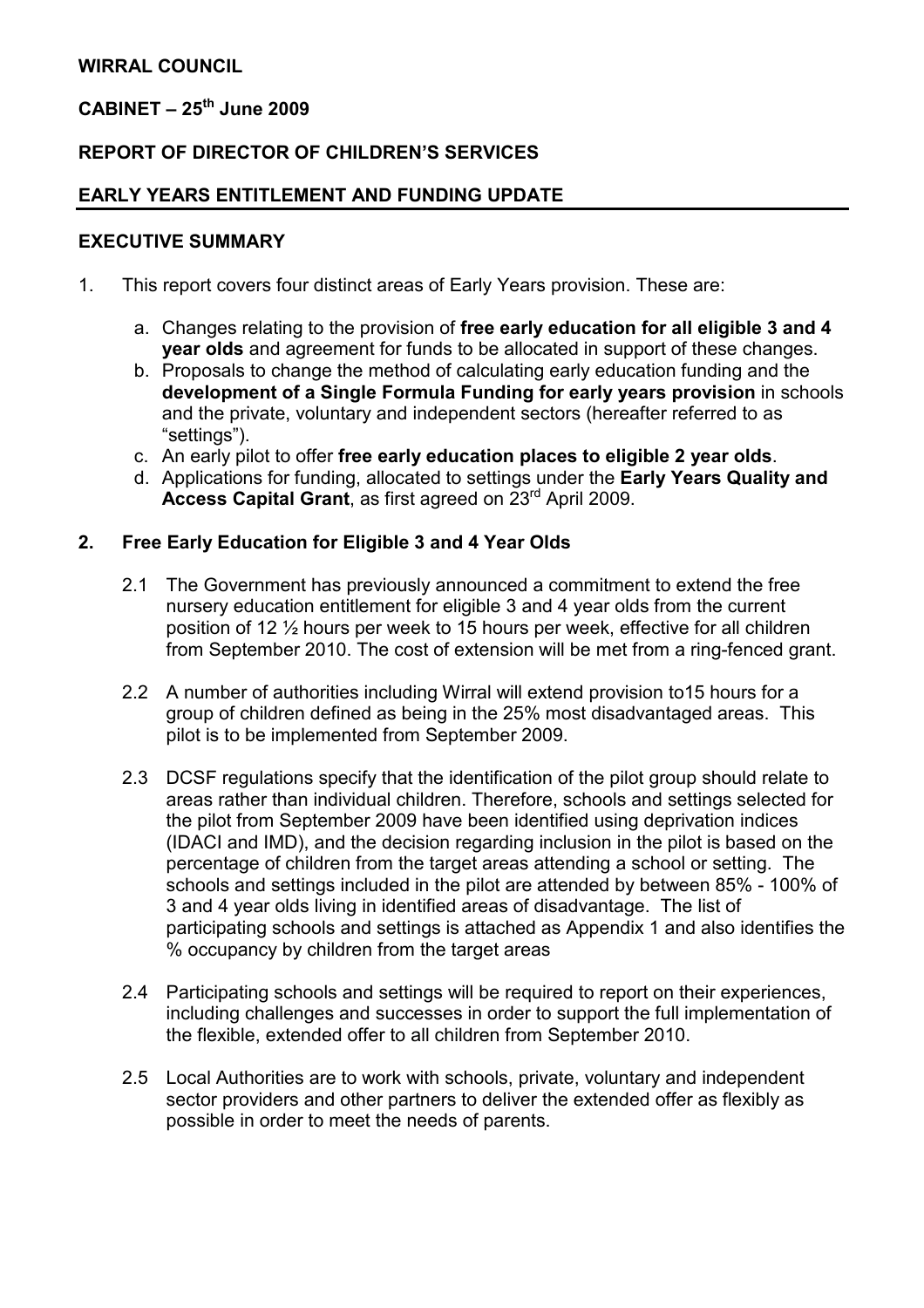- 2.6 The definition of flexibility in Wirral is:
	- 15 hours to be taken flexibly over a minimum of 3 days
	- Funded blocks of no less than 3 hours and no more than 8 hours in one day
	- No more than 13 hours to be funded in a 2 day period

# 3. Development of the Single Funding Formula

3.1 Local Authorities must develop a Single Funding Formula for all Early Years providers. This will address any inconsistencies in how the 3 and 4 year offer is funded and ensure funding is closely targeted on children. The formula is required to be based on participation led funding and to have a deprivation factor (as is the case with schools formulae). The Schools' Forum has established a working group, the Early Years Funding Group, to consider the changes required to develop a common formula for all schools and settings. The details of these proposals will be presented to Cabinet at a later date when the specifics of the formula have been finalised. The change will be implemented from 1<sup>st</sup> April 2010.

# 4. Pilot Programme for 2 Year olds

- 4.1 Wirral is participating in a pilot scheme to offer nursery places to some of the most disadvantaged 2 year olds from September 2009. The criteria used to identify the children includes those that access benefits and also a post code analysis. 142 children have been identified using these criteria.
- 4.2 This offer is for 10 hours early education and care for children deemed to be the most vulnerable and places will be allocated on the basis of referral. The first level of criteria for referral must be that the family is in receipt of one or more defined benefits with a second level of criteria that can be locally determined. This second set of criteria has yet to be agreed. Work is currently underway to determine the potential cohort.
- 4.3 Funding is also provided for project management and outreach / family support.

# 5. Early Years Quality and Access Capital Grant

- 5.1 At its meeting on 23<sup>rd</sup> April Cabinet agreed the allocation of funding to 83 settings who had bid for amounts between £2,500 and £10,000 against three priorities for development:
	- Outdoor learning
	- Information technology
	- Equipment to support effective teaching and learning
- 5.2 In respect of Quality and Access Capital Grant for 2009/2010, Cabinet, on 28<sup>th</sup> May approved schemes at Stanton Road Primary School, Greasby Infant School and Irby Primary School. It is proposed that the balance be used to provide smaller capital allocations with all private, voluntary and independent sector providers having the opportunity to bid as they had in 2008/ 2009. Any surplus to be used to support developments as outlined in the main body of this report.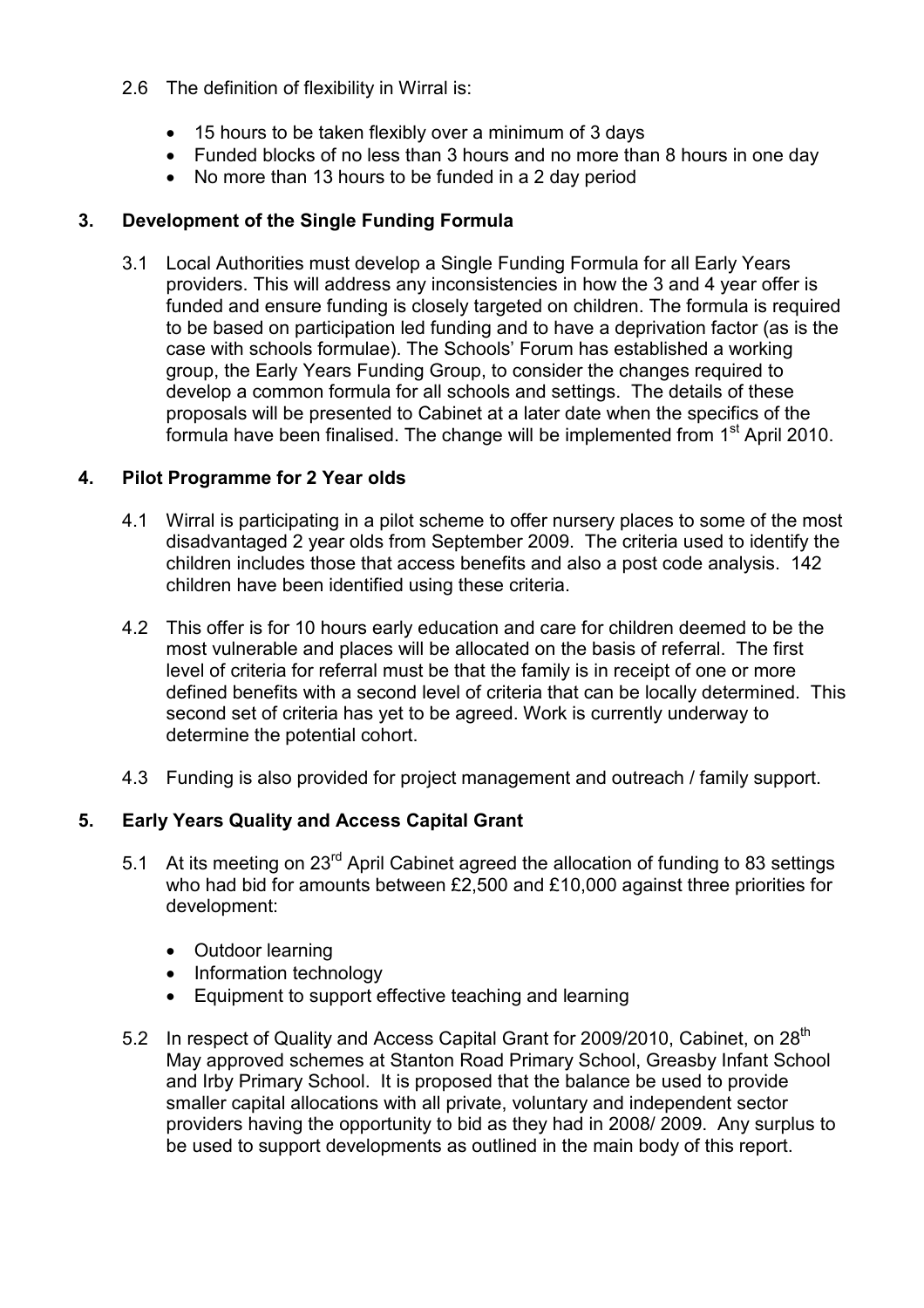## 6. Financial implications

## Free early education for eligible 3 and 4 year olds

6.1 The extension to the free early years entitlement is funded from government grant and is ring-fenced for this purpose.

| 2009/2010 | £404,400   |
|-----------|------------|
| 2010/2011 | £1,651,900 |

For 2009/ 2010, the grant is sufficient to fund pilot schools and settings for an additional 2  $\frac{1}{2}$  hours per week at the same rate of £3.17 per hour for each eligible child from September 2009 – April 2010.

- 6.2 For 2010/ 2011, a proportion of the fund, 5/12s, will be required to fund the pilot schools and settings from April 2010 – September 2010, with the remaining 7/12s required to fund schools and settings. The rate will be determined by the new funding formula.
- 6.3 There is capacity within the grant (as intended by DCSF) to offer a flexibility incentive to schools and settings able to make such an offer. This incentive allocation could be used for additional costs such as marketing and advertising, staff costs, minor adaptations to premises or the provision of a free lunch. It is proposed that those schools and settings identified for a September 2009 start as part of the pilot group be invited to bid for grant funding of up to £10,000 to develop a flexible offer. On the basis of applications received, up to 10 schools or settings will be allocated this additional resource with a view to the Local Authority using their experiences to prepare and plan for the full roll-out in September 2010.
- 6.4 Remaining funding estimated to be £27,000 should be set aside for contingencies, since it is possible that take up within the pilot areas may increase.

## Pilot programme for 2 year olds

6.5 The offer for 2 year olds is also grant funded from a ring-fenced allocation

| 2009/10 | £249,062 |
|---------|----------|
| 2010/11 | £336,706 |

### Early Years Quality and Access Capital Grant

6.6 The following table summarises the recommended bids made by settings against the three agreed priority areas:-

|                         | Number of<br>applications | Total amount |
|-------------------------|---------------------------|--------------|
| <b>Outdoor Learning</b> | 14                        | £87,151      |
| Information Technology  |                           | £12,044      |
| Resources/ furniture    | 9                         | £54,480      |
|                         | Total approvals           | £153,675     |

Details of the applications are attached as Appendix 2.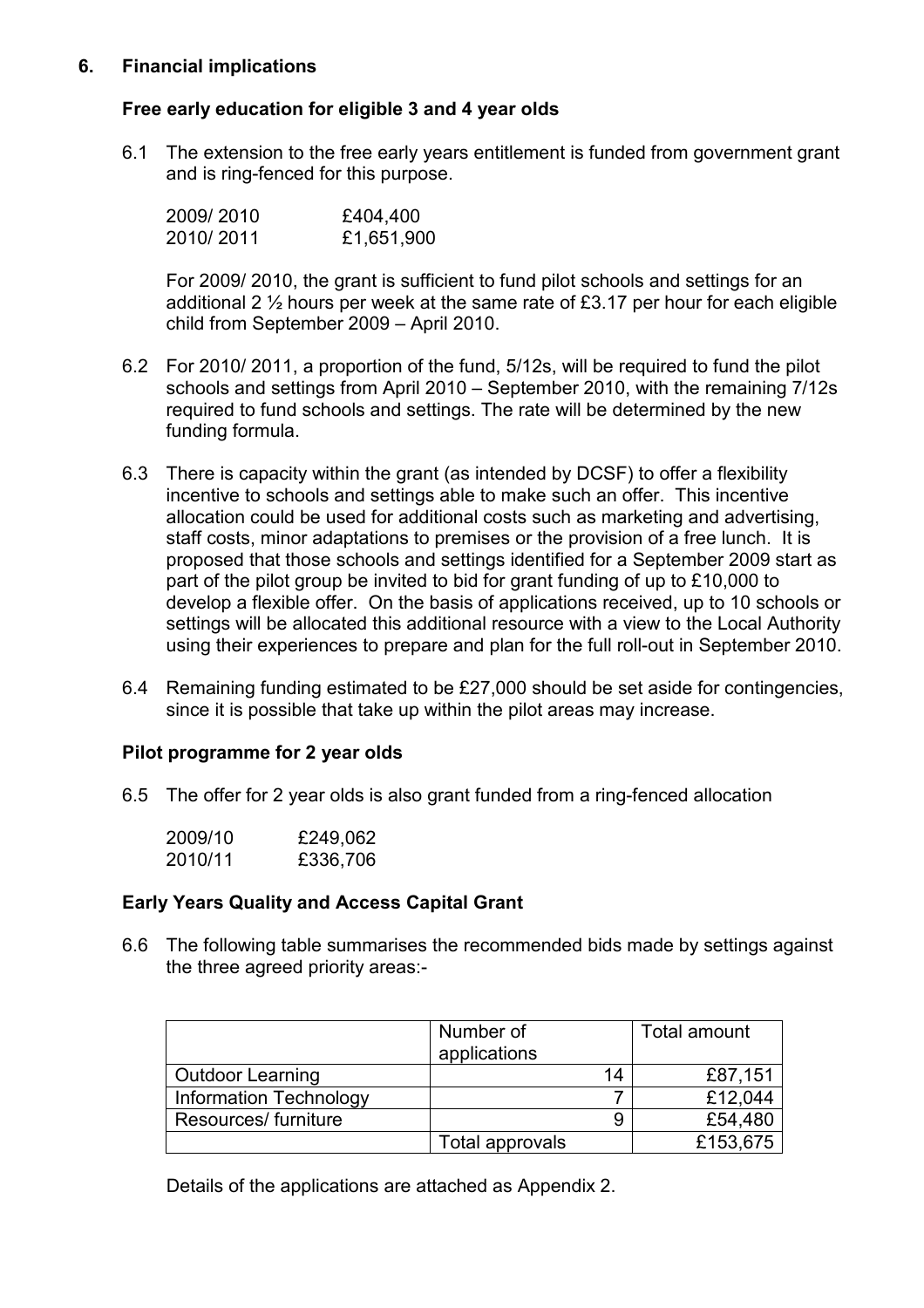## 7. Staffing implications

## Free early education for eligible 3 and 4 year olds

7.1 It is likely that the numbers and hours worked by staff in schools and settings will need to be amended as a result of these changes.

## Early Years Quality and Access Capital Grant

7.2 The Quality and Access Capital bids are to be managed from within existing resources.

### 8. Equal opportunities implications

### Free early education for eligible 3 and 4 year olds

- 8.1 The requirement to implement the extended offer of 15 hours early education to children living in the 25% most disadvantaged areas from September 2009 in the first instance recognises the impact of early intervention leading to progress in "narrowing the gap" in children's achievements.
- 8.2 From September 2010, all eligible children from across the Borough will be entitled to this extended offer.

## Early Years Quality and Access Capital

8.3 In respect of the Quality and Access Capital Grant, applications are invited from settings throughout the Borough.

## 9. Community safety implications

There are none arising directly from this report

### 10. Local Agenda 21 implications

There are none arising directly from this report

### 11. Planning implications

There are none arising directly from this report

## 12. Anti-poverty implications and Social Inclusion implications

The changes described in this report seek to secure an extension to high quality early years provision for eligible children, leading to greater success in "narrowing the gap" which in turn contributes to the Anti-Poverty Strategy.

### 13. Local Member Support implications

Long term proposals for change will affect all children across the Borough and will therefore be of interest to al elected members.

### 14. Background papers

None